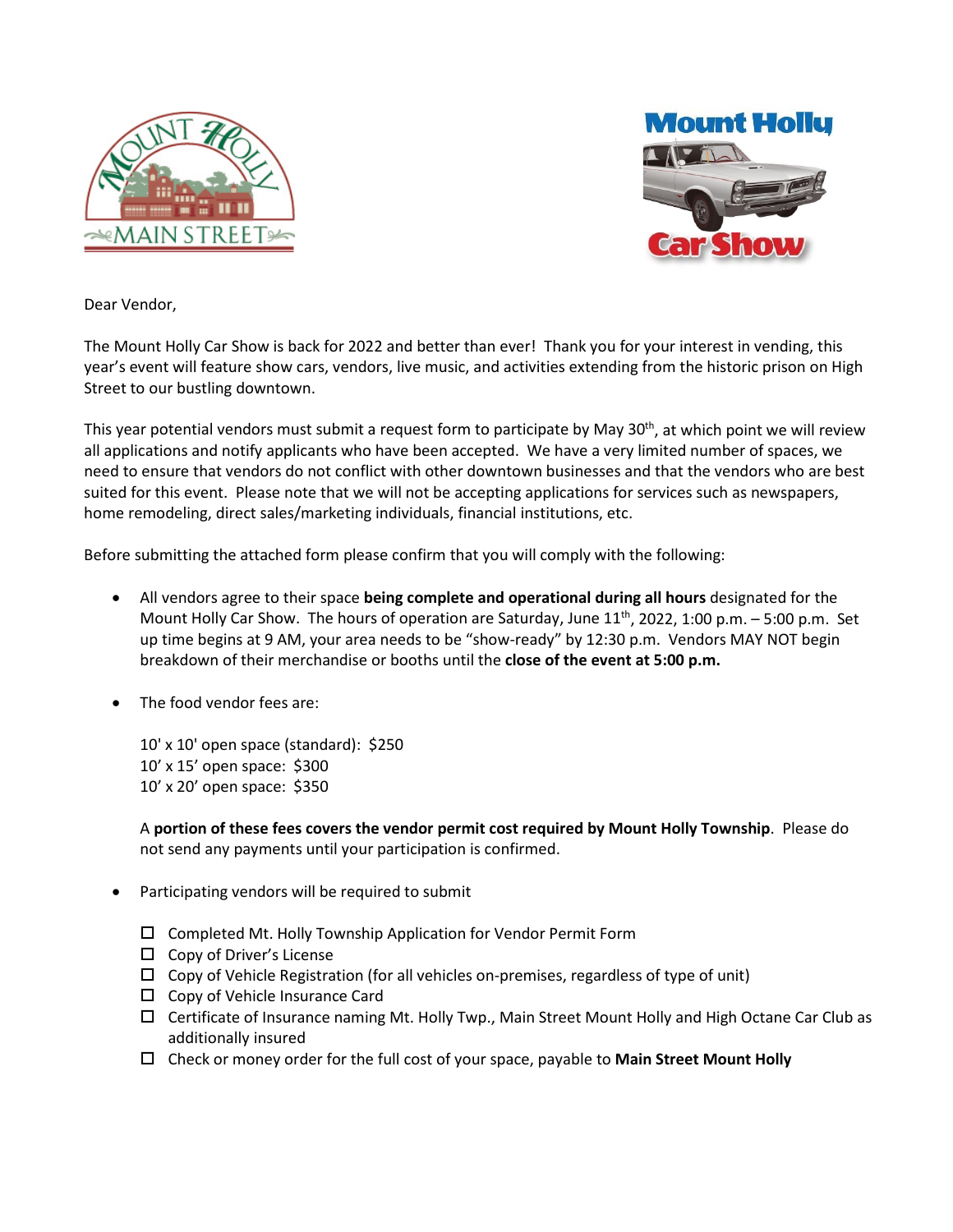- Food vendors who can **NOT** provide a valid Burlington County Board of Health mobile vending certificate will also need to provide the following for review and approval:
	- $\Box$  Floor Plan: sketch/layout/photo diagram of operation showing all equipment, workspaces
	- $\Box$  Water Testing Records (private wells only)
	- $\Box$  Copy of Food Protection Managers Certification, if required
	- $\Box$  Employee Health & Hygiene Written Policy-include instructions for hand washing, sick employee restriction, smoking, work attire, jewelry & artificial nail and nail polish
	- $\Box$  Copy of Servicing Area's Last Inspection Report if NOT inspected by the THIS Health Dept.
- Free standing, self-contained displays (i.e. kiosks, tents and trailers) are subject to approval by event organizers. All structures must be in good condition without any tears, holes, or faded colors. They must be safely weighted down in the event of wind and/or rain. There can be no drilling or staking into the ground at the event site
- **Organizers will place vendors as deemed most safe & efficient during set-up and positioned as to not block or compete with our downtown restaurants and storefronts. No exceptions**
- Vendor fee does not include tables, chairs, canopies, power, water or any other services or supplies
- Vendors may only display and sell those items approved and specified in their submitted application
- Vendors may not transfer, let, sublet, share, or sell their contracted booth space
- Mount Holly Township, Main Street Mount Holly, High Octane Car Club, event organizers nor volunteers shall not be liable or responsible for any claims or causes of action arising from the acts of volunteers, employees and members of the Lessee for any claim arising from damage to the person or property of the Lessee, or persons attending the Mount Holly Car Show, by reason of the use thereof, by the Lessee.
- Deadlines are as follows **(no exceptions):**
	- $\circ$  All vendor request forms must be submitted for review by May 30<sup>th</sup>, 2022
	- $\circ$  We will notify all vendors of their status by June 1st, 2021
	- $\circ$  Full vendor applications, payment and all required documents must be submitted by June 3<sup>rd</sup>, 2021
- Please email any questions to msmhnj@gmail.com

Kim Burkus Vendor Coordinator Mount Holly Car Show Ph: 609-865-9121 Email: [msmhnj@gmail.com](mailto:msmhnj@gmail.com) [www.MainStreetMountHolly.o](http://www.mainstreetmountholly./)rg PO Box 747, Mount Holly, NJ 08060